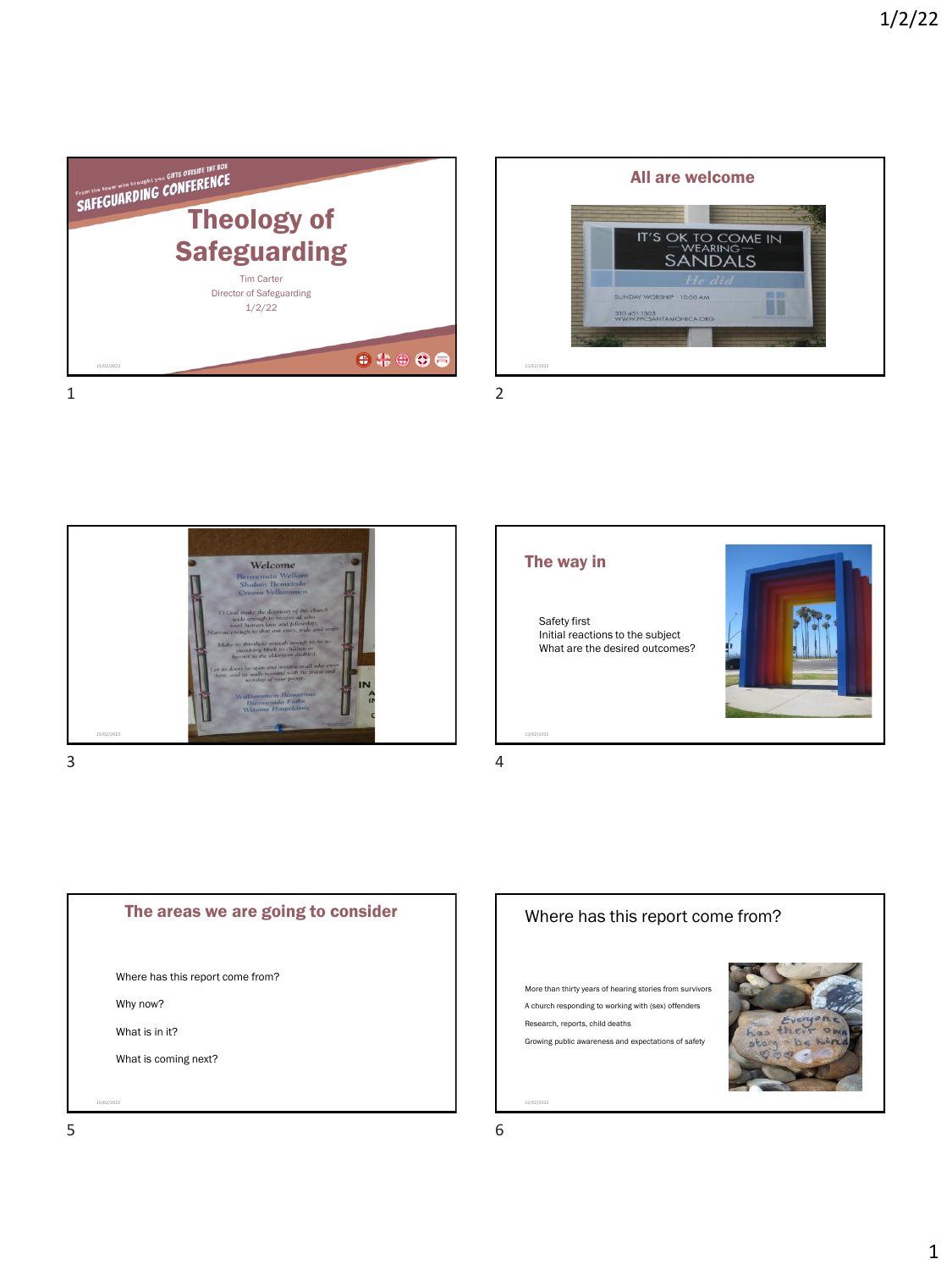















• **Opportunity** – an opportunity to get on the front foot. To study and assess the six areas of the report to see how we are shaping up and what needs to be improved

The gospel according to IICSA or an approach according to our faith and basic principles and values? Going beyond

- **Public perception** are we perceived as a safe place for children to be? Managing the media and communications strategy
- **Safe recruitment / Training / Policy**  the three components of a comprehensive approach to safeguarding (including vulnerable adults)